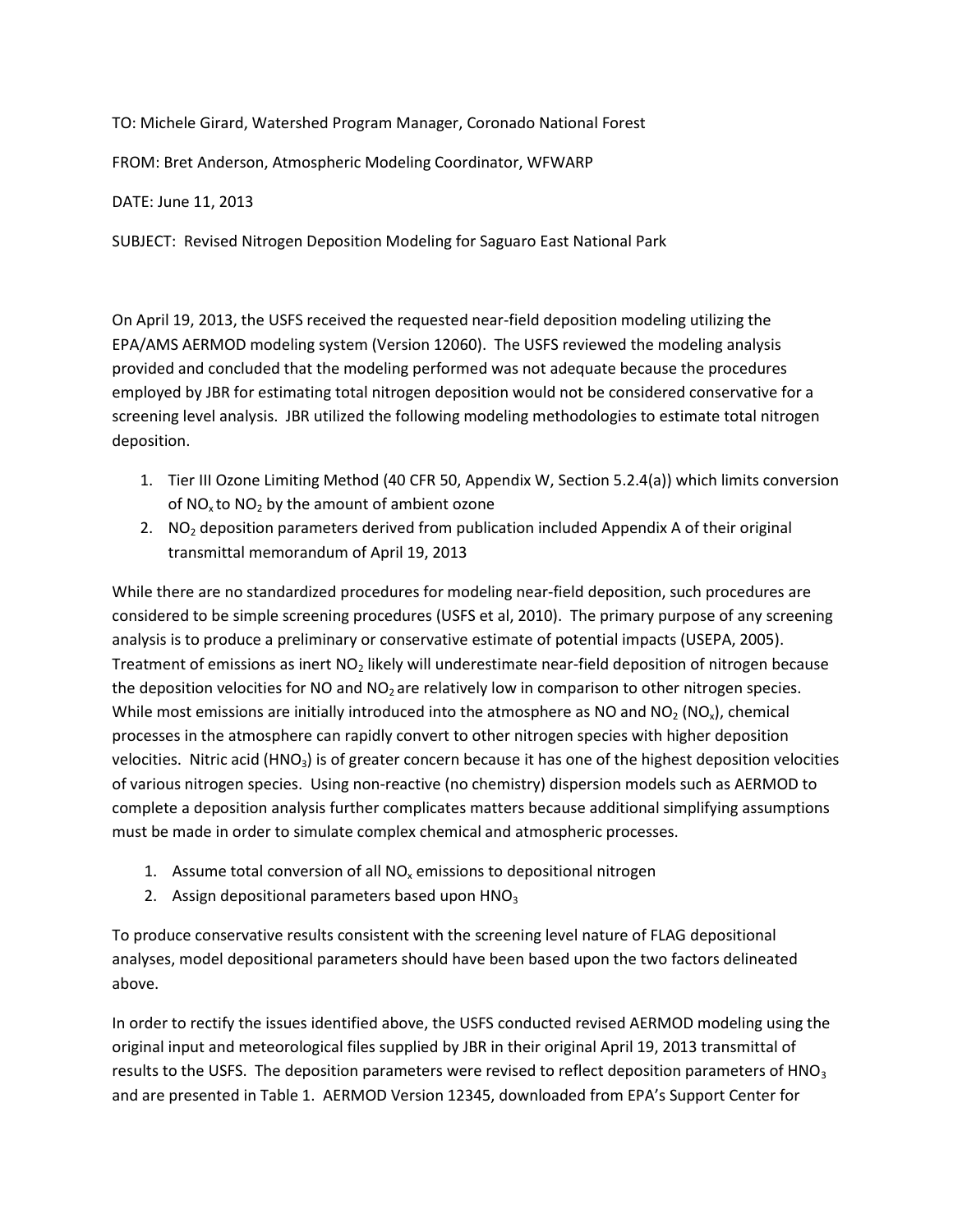Regulatory Air Modeling (SCRAM), was used for this analysis. The deposition output units of AERMOD are expressed in g/m2/yr. AERMOD output must then be converted from g/m<sup>2</sup>/yr to kg/hectares/yr. The conversion parameters used are presented in Table 2.

|  | Table 1 - Deposition parameters utilized for revised total N deposition modeling. |  |  |  |
|--|-----------------------------------------------------------------------------------|--|--|--|
|  |                                                                                   |  |  |  |

|                  | <b>Deposition Parameters</b> |                |                        |                 |  |  |
|------------------|------------------------------|----------------|------------------------|-----------------|--|--|
| Compound         | Diffusivity in Air           | Diffusivity in | Cuticular              | Henry's Law     |  |  |
|                  | $\text{(cm}^2\text{/s)}$     | Water          | <b>Resistance Term</b> | Coefficient     |  |  |
|                  |                              | $\rm (cm^2/s)$ | (s/cm)                 | (Pa $m^3$ /mol) |  |  |
| HNO <sub>3</sub> | $0.1628^a$                   | 4 D            | $13.33^{a}$            | $1.E-12^{b}$    |  |  |

<sup>a</sup> From CALPUFF User's Guide (Scire, et al., 2000)

<sup>b</sup> From Deposition Parameterization for the Industrial Source Complex (ISC3) Model (Wesley, et al. 2002)

## **Table 2 – Deposition conversion parameters**

| MW Ratio of N in<br>HNO <sub>3</sub> | g to kg | m <sup>2</sup> to hectares |
|--------------------------------------|---------|----------------------------|
| በ ንን                                 | 0.001   | 10.000                     |

The revised modeling results for all of the alternatives analyzed are presented in Tables 3. The revised results show that the nitrogen deposition results for NOx emissions from Rosemont indicate are well above the deposition analysis thresholds established in the FLAG 2010 guidelines for all alternatives analyzed.

## **Table 3 – Revised nitrogen deposition parameters for Saguaro East National Park**

| Year                            | Nitrogen        | Threshold       |
|---------------------------------|-----------------|-----------------|
|                                 | (kg/hectare/yr) | (kg/hectare/yr) |
| <b>Barrel Alternative</b>       |                 |                 |
|                                 | 0.052272        | 0.005           |
| 5                               | 0.049412        | 0.005           |
| <b>Barrel Trail Alternative</b> |                 |                 |
|                                 | 0.055418        | 0.005           |
| 5                               | 0.053988        | 0.005           |
| Scholefield Alternative         |                 |                 |
|                                 | 0.062656        | 0.005           |
| 5                               | 0.061050        | 0.005           |
| Mine Plant Alternative          |                 |                 |
|                                 | 0.051810        | 0.005           |
| 5                               | 0.050710        | 0.005           |